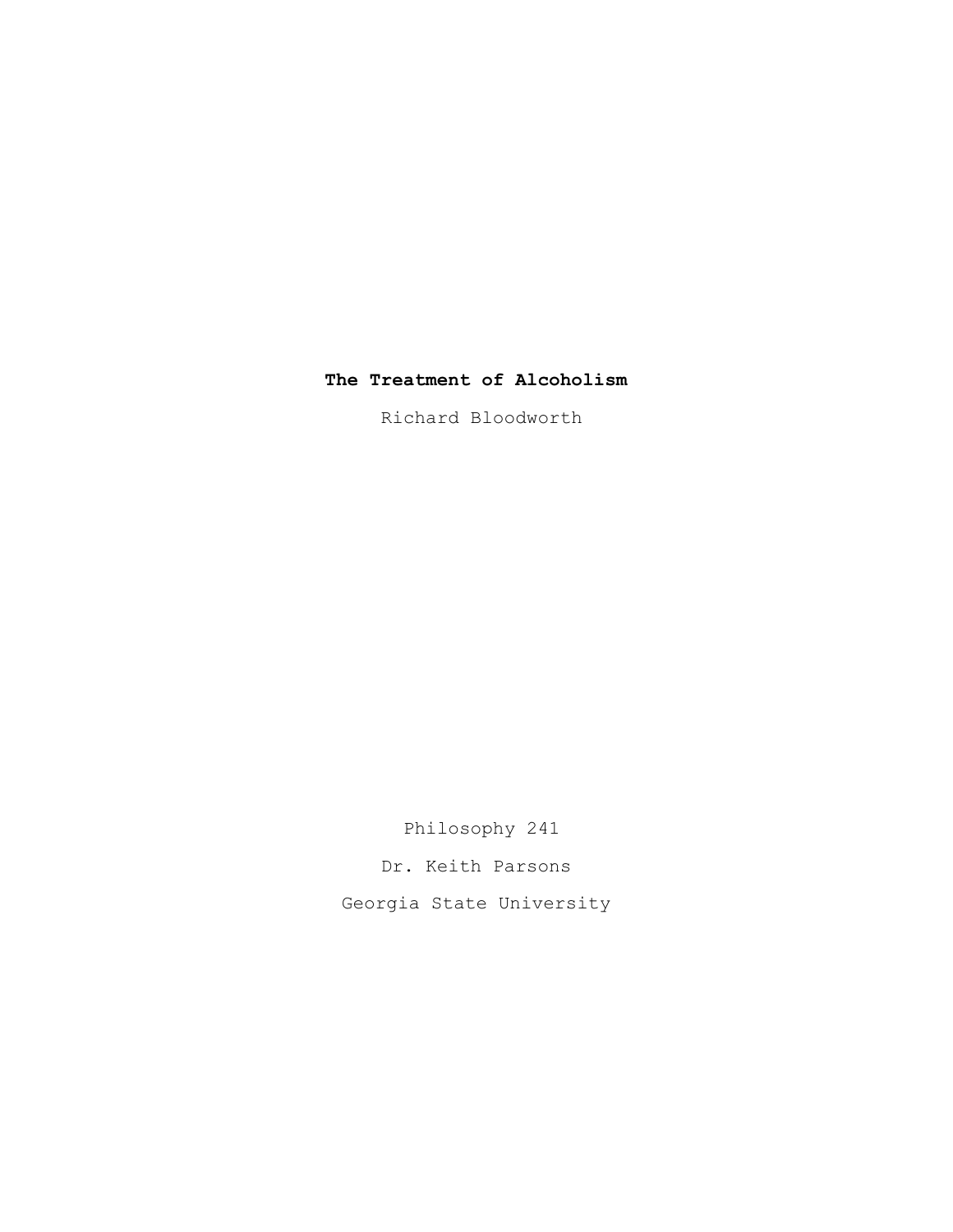In the article "W(h)ither Alcoholism Treatment" (I suppose without the "h" the statement is imperative and with the "h" it becomes a question of: "where goesth thou, alcoholism treatment?"), the introductory editorial to the medical professional trade journal Alcohol and Alcoholism printed in England and full of medical abstracts and experimental data, Raymond M. Costello assesses what he believes to be the present state of alcoholism treatment and he does not present a positive view. My main criticism concerning his comments is that he offers only criticisms and no solutions. I think someone of his position, authority, and profession should suggest positive alternatives not just pessimistic, fatalistic gloom.

 He mentions Alcoholics Anonymous as a competing agency advocating total abstinence which, in my opinion, is the correct route to take for everyone including nonalcoholics since I believe (or I can safely say based on scientific data: know) alcohol to be an unhealthy substance to put in one's body despite the balderdash of some people that a moderate amount can have a healthy tranquilizing effect on nervous (i.e., alive, alert, the majority of non-dead persons) people. He considers most treatment as ineffectual and that the term "treatment" should be used only for the biological, medical aspects of alcoholism and not for the sociopsychological efforts to change the behavior of the consumer of alcohol, who usually stubbornly and adamantly resists psychological treatment, though that is a petty, semantic consideration.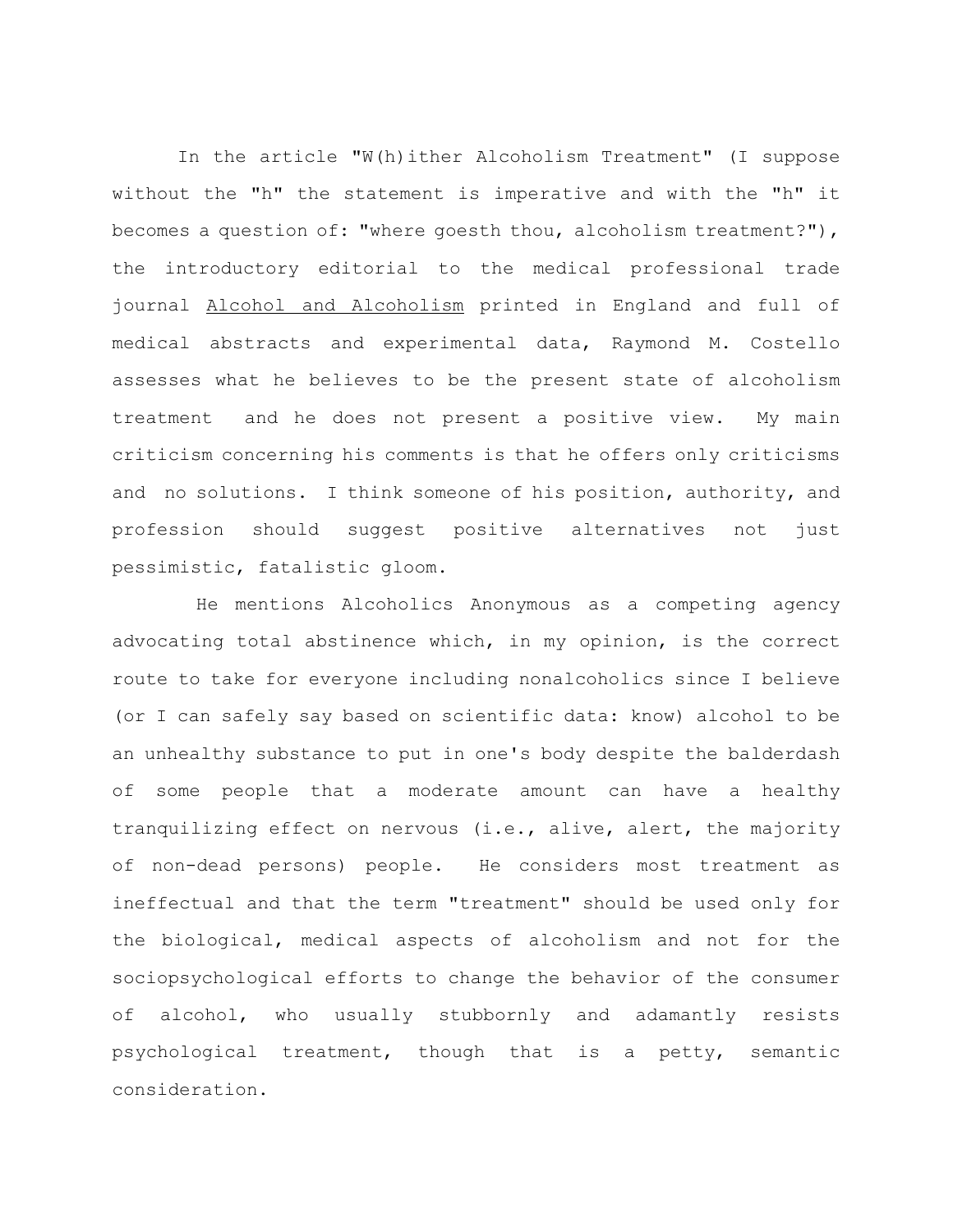The causes of the use of alcohol are social and psychological so those issues should be addressed. The difference between physical and psychological addiction is that physical addiction involves a physical disturbance when the drug is absent whereas in psychological addiction the disturbance is manifested in unpleasant emotions and psychological stress. However, both types of addiction have social and psychological causes. All people, especially addictive personalities, need to learn to live with and accept anxiety as a normal, and at times, stimulating human emotion rather than anesthetizing themselves to the difficulties and challenges of life. The alcoholic's desire to enter dull oblivion can be replaced by enthusiasm to encounter and realistically respond to life's experiences. I think the psychiatric trend to erase all emotion through the administration of drugs to make the patient sluggish, dull, subordinating, and average is as horrifying and smacks of Orwellian totalitarianism.

 For those who drink alcohol because they feel socially ill at ease in particular situations, it may be comforting to them to know that everyone is uneasy in new situations regardless of their social status, though few may admit it, and that the unease usually dissipates and relaxes with familiarity. Inhibition, or shyness, is normal. Of course, extreme and pathological shyness is usually treatable and that person, with a developed, acquired skill and productive environment, usually overcomes it. Most sensitive people go through phases of shyness when entering new environments and usually adjust to the new situations. For those who use alcohol because of lack of self esteem perhaps developing a skill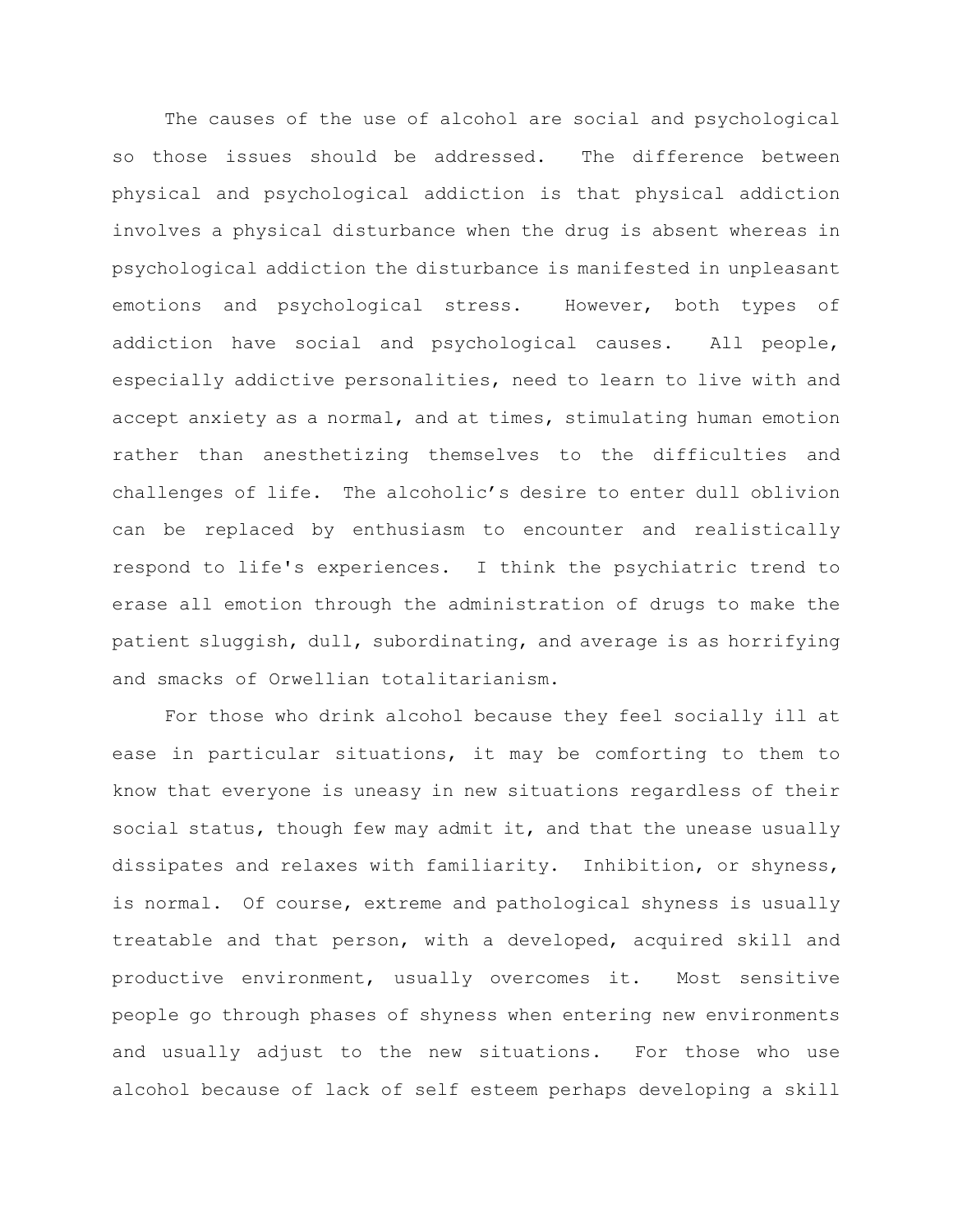would enhance their self confidence.

 The physical and societal destruction caused by alcoholism is enough to turn any rational person against it. To cite the physiological damage done by alcoholism is almost unnecessary since most everyone is already familiar with them: the destruction of brain cells; the damage done to a mother's fetus so that when it is born it can be deformed ( small heads, and heart and body deformities), mentally retarded, and already addicted to alcohol; the damage to membranes, chromosomes, organs, and bloods vessels; and ulcers and the list goes on. Clearly, alcohol is a toxic substance to the body yet people continue politely (and sometimes not so politely) to poison themselves with alcohol. Besides the slow chronic suicide of alcohol abuse the suicide rate of the population is 48 times greater for alcoholics than nonalcoholics.

The dangers to society are increases in violent crime, automobile accidents, accidental injuries, and lack of productivity to name but a few. Yet despite its injurious effect on individuals and society it is still consumed and its use is still glamorized as stylish by greedy advertizing and alcohol industry executives.

 The effects of alcohol on the individual and those who surround the alcoholic can also be devastating. Irritability, denial, loss of memory, social hostility, and despondency mark the behavior of the alcoholic as well as the Dr. Jekyll and Mr. Hyde syndrome of the socially charming person who, under the influence of alcohol becomes violently, abusively, bitterly, and aggressively hostile. The addict will violate all of the rules of logic and employ the full glossary of fallacies from appeal to pity to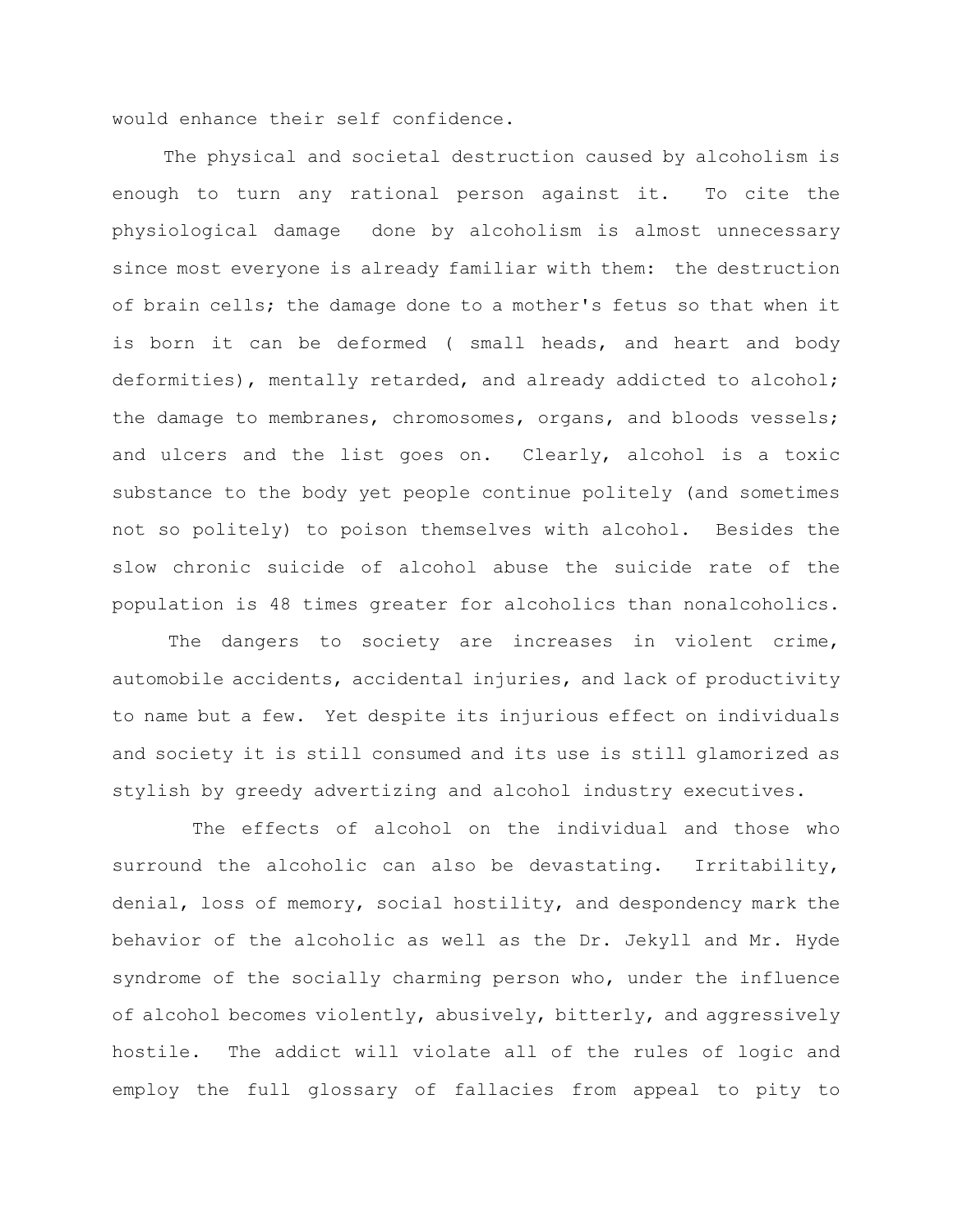abusive irrelevance to satiate their alcoholic appetite.

 Mr. Costello mentions alcohol as a symbol of freedom and instrument of pleasure yet alcoholism exists in similar proportions in the Soviet Union (Alcoholism in the USSR, V.G. Treml, Duke Press, 1982.) and we are free to self destruct if we choose to do so. Human nature is human nature anywhere in the world and under any political system. And if alcohol is an instrument of pleasure why does it cause so much misery? He also says "we are in danger of losing our objectivity." Good. We **should** lose our objectivity since alcoholism is a subjective, self-created condition; it should be countered subjectively. He uses a good example of pseudolanguage and medical jargon when he says "the sociopsychological model is both rational in that it provides clear proof of determination to conform to broad social expectations for tolerable drinking and paradoxical in that by yielding power to the individual more power is accrued to the transaction". He must know what he means-- I certainly don't.

 I think the problem of alcohol can be defeated but ultimately the life affirming decision rests on those people who self destructively consume alcohol. What can the nonuser do to help alleviate the problem? Other than halting the production and sale of alcoholic beverages, we can encourage the user to join such programs as Alcoholics Anonymous and Employee Assistance Programs and help give them skills to help build their self confidence and esteem to encounter life's problems.

 The intoxicating effects of alcohol were accidentally discovered thousands of years ago when fermented fruit juices